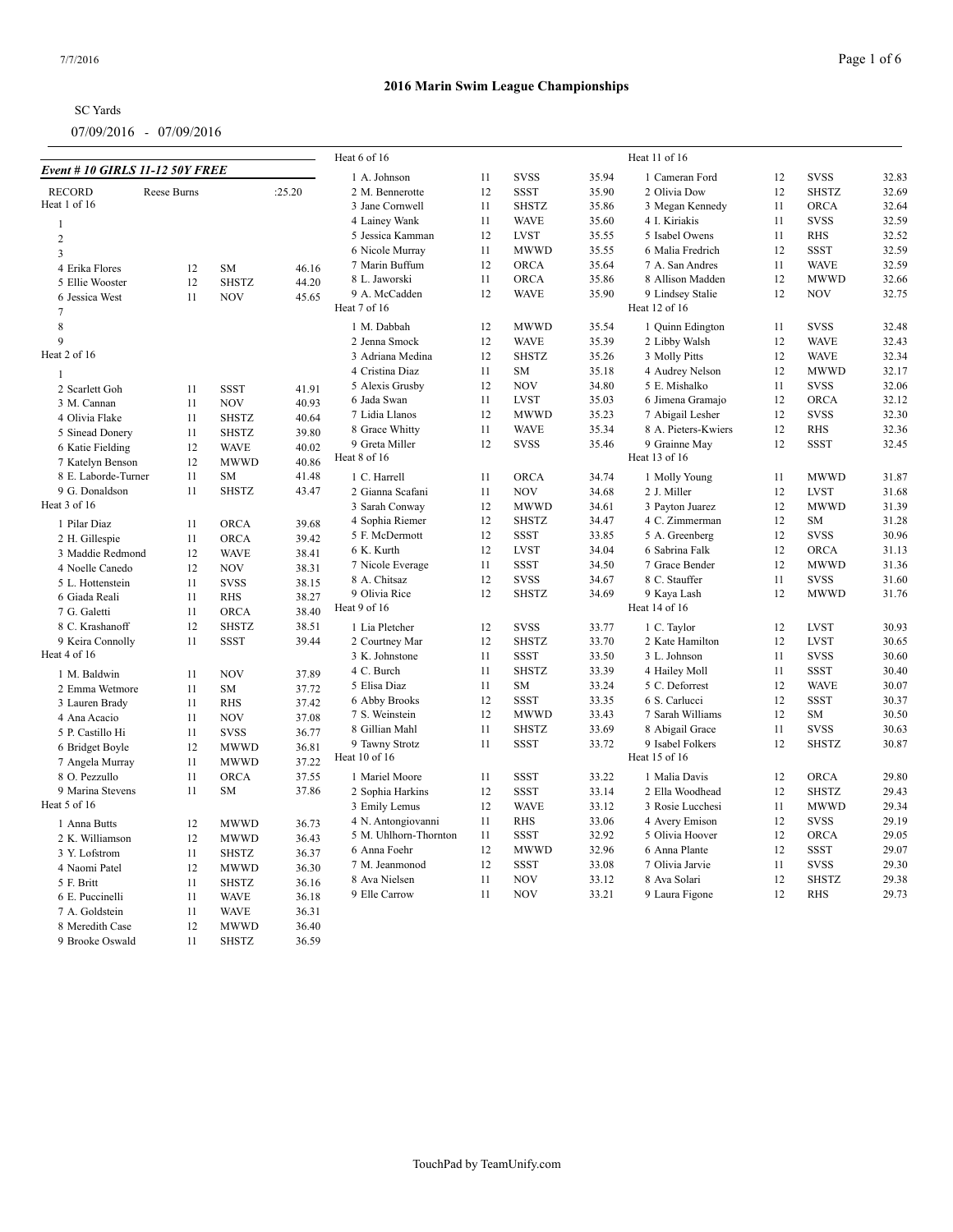| <b>SC</b> Yards |
|-----------------|
|-----------------|

| Heat 16 of 16                  |                |              |        | Heat 5 of 9      |    |              |       |                                 |            |              |         |
|--------------------------------|----------------|--------------|--------|------------------|----|--------------|-------|---------------------------------|------------|--------------|---------|
| 1 Maeve O'Brien                | 11             | <b>RHS</b>   | 29.04  | 1 Jackson Buck   | 11 | <b>SVSS</b>  | 34.75 | Event # 20 GIRLS 11-12 50Y BACK |            |              |         |
| 2 Natasha Grubb                | 11             | <b>SHSTZ</b> | 28.98  | 2 Jack Spencer   | 12 | <b>NOV</b>   | 34.43 | <b>RECORD</b>                   | Kaitlyn Lo |              | :29.30  |
| 3 Gianna Ross                  | 12             | <b>ORCA</b>  | 28.47  | 3 Henry Houser   | 12 | <b>SHSTZ</b> | 33.97 | Heat 1 of 11                    |            |              |         |
| 4 Nicole Chong                 | 11             | <b>ORCA</b>  | 26.99  | 4 Luke Stickley  | 12 | <b>SSST</b>  | 33.93 | $\mathbf{1}$                    |            |              |         |
| 5 E. Chatard                   | 12             | <b>SHSTZ</b> | 26.64  | 5 Dexter Lama    | 12 | <b>WAVE</b>  | 33.57 | $\overline{2}$                  |            |              |         |
| 6 C. Watrous                   | 12             | <b>SSST</b>  | 26.97  | 6 Jack Spence    | 11 | <b>SVSS</b>  | 33.60 | $\overline{3}$                  |            |              |         |
| 7 Alena Sharp                  | 11             | <b>SHSTZ</b> | 28.14  | 7 F. Goldstein   | 11 | <b>SVSS</b>  | 33.94 | 4 Ellie Wooster                 | 12         | <b>SHSTZ</b> | 1:01.38 |
| 8 Isabelle Grace               | 12             | <b>SVSS</b>  | 28.71  | 8 Max Bundy      | 12 | <b>WAVE</b>  | 33.98 | 5 Jessica West                  | 11         | <b>NOV</b>   | 57.91   |
| 9 Thalia Yamini                | 11             | <b>ORCA</b>  | 29.03  | 9 Kevin Snaith   | 11 | SM           | 34.72 | 6 Ana Acacio                    | 11         | <b>NOV</b>   | 59.67   |
| Event # 11 BOYS 11-12 50Y FREE |                |              |        | Heat 6 of 9      |    |              |       | 7 Abby Murphy                   | 11         | <b>SHSTZ</b> | NT      |
|                                |                |              |        | 1 Jee Davis      | 11 | <b>ORCA</b>  | 33.49 | 8                               |            |              |         |
| <b>RECORD</b>                  | Daniel Hardman |              | :24.00 | 2 Jasper Hodge   | 11 | <b>ORCA</b>  | 33.03 | $\mathbf Q$                     |            |              |         |
| Heat 1 of 9                    |                |              |        | 3 Tucker Briggs  | 11 | <b>SHSTZ</b> | 32.62 | Heat 2 of 11                    |            |              |         |
| $\mathbf{1}$                   |                |              |        | 4 Tj Bernhard    | 12 | <b>LVST</b>  | 32.17 | 1 Pilar Diaz                    | 11         | ORCA         | 56.90   |
| 2 C. Kingman                   | 11             | <b>SSST</b>  | NT     | 5 George Shryock | 12 | <b>SHSTZ</b> | 32.03 | 2 M. Cannan                     | 11         | <b>NOV</b>   | 51.89   |
| 3 William Baker                | 11             | <b>SHSTZ</b> | 43.87  | 6 N. Lafave      | 12 | <b>SHSTZ</b> | 32.14 | 3 Sinead Donery                 | 11         | <b>SHSTZ</b> | 50.59   |
| 4 J. Danziger                  | 11             | <b>RHS</b>   | 42.85  | 7 Alex Cruz      | 11 | SM           | 32.22 | 4 Scarlett Goh                  | 11         | <b>SSST</b>  | 49.05   |
| 5 Alberto Diaz                 | 11             | <b>SM</b>    | 42.80  | 8 J. Goldstein   | 12 | <b>SVSS</b>  | 32.86 | 5 L. Hottenstein                | 11         | <b>SVSS</b>  | 48.06   |
| 6 Eric Tavenner                | 11             | <b>NOV</b>   | 42.82  | 9 N. MacDonald   | 11 | <b>SSST</b>  | 33.17 | 6 H. Gillespie                  | 11         | ORCA         | 48.52   |
| 7 Angel Gomez                  | 11             | <b>SM</b>    | 43.04  | Heat 7 of 9      |    |              |       | 7 Olivia Flake                  | 11         | <b>SHSTZ</b> | 49.45   |
| 8 Stephen Newman               | 12             | <b>NOV</b>   | 47.63  | 1 B. Cassidy     | 12 | <b>LVST</b>  | 31.77 | 8 Angela Murray                 | 11         | <b>MWWD</b>  | 51.42   |
| 9                              |                |              |        | 2 J. Bankhead    | 12 | <b>MWWD</b>  | 31.26 | 9 Katelyn Benson                | 12         | <b>MWWD</b>  | 52.59   |
| Heat 2 of 9                    |                |              |        | 3 Z. Matsumoto   | 11 | <b>RHS</b>   | 31.21 | Heat 3 of 11                    |            |              |         |
| 1 E. De Souza                  | 12             | <b>NOV</b>   | 41.81  | 4 Will Burch     | 11 | <b>SHSTZ</b> | 31.02 | 1 E. Laborde-Turner             | 11         | <b>SM</b>    | 47.94   |
| 2 C. Baysinger                 | 12             | <b>NOV</b>   | 41.57  | 5 Leif Lacy      | 12 | <b>SHSTZ</b> | 30.89 | 2 Noelle Canedo                 | 12         | <b>NOV</b>   | 47.47   |
| 3 Walker Waite                 | 11             | <b>NOV</b>   | 40.79  | 6 Tor Aune       | 11 | <b>WAVE</b>  | 30.90 | 3 Giada Reali                   | 11         | <b>RHS</b>   | 46.99   |
| 4 M. Coronado                  | 11             | <b>SM</b>    | 39.13  | 7 Tasman Fruhauf | 12 | <b>SHSTZ</b> | 31.10 | 4 G. Galetti                    | 11         | <b>ORCA</b>  | 46.17   |
| 5 J. Goodrich                  | 11             | <b>RHS</b>   | 38.80  | 8 Luke Feegel    | 12 | <b>SVSS</b>  | 31.23 | 5 P. Castillo Hi                | 11         | <b>SVSS</b>  | 44.98   |
| 6 Sean Pelle                   | 12             | MWWD         | 38.86  | 9 T. Erickson    | 11 | <b>MWWD</b>  | 31.61 | 6 M. Baldwin                    | 11         | <b>NOV</b>   | 45.12   |
| 7 N. Flora                     | 12             | <b>NOV</b>   | 39.96  | Heat 8 of 9      |    |              |       | 7 Emma Wetmore                  | 11         | <b>SM</b>    | 46.54   |
| 8 Jack Carey                   | 11             | ORCA         | 40.94  |                  | 12 | <b>SSST</b>  | 30.87 | 8 Maddie Redmond                | 12         | <b>WAVE</b>  | 47.05   |
|                                |                |              |        | 1 D. Watenpaugh  |    |              |       |                                 |            |              |         |
| 9 Miles Urban<br>Heat 3 of 9   | 11             | <b>SM</b>    | 41.64  | 2 Robert Placak  | 12 | <b>SSST</b>  | 30.73 | 9 Alexis Grusby<br>Heat 4 of 11 | 12         | <b>NOV</b>   | 47.62   |
|                                |                |              |        | 3 Brady Long     | 11 | <b>SHSTZ</b> | 30.14 |                                 |            |              |         |
| 1 M. Griffin                   | 12             | <b>NOV</b>   | 38.70  | 4 Jacob Dixon    | 12 | <b>SHSTZ</b> | 29.67 | 1 A. Goldstein                  | 11         | <b>WAVE</b>  | 44.81   |
| 2 George Charles               | 11             | <b>SHSTZ</b> | 38.43  | 5 G. Goldberg    | 11 | <b>ORCA</b>  | 29.33 | 2 Y. Lofstrom                   | 11         | <b>SHSTZ</b> | 44.32   |
| 3 Paul Holmberg                | 11             | <b>SHSTZ</b> | 37.58  | 6 Byron Finley   | 12 | <b>LVST</b>  | 29.37 | 3 Lauren Brady                  | 11         | <b>RHS</b>   | 43.52   |
| 4 Owen Bourdages               | 12             | <b>SSST</b>  | 37.42  | 7 Elliot Gelbach | 12 | <b>SVSS</b>  | 29.91 | 4 Gianna Scafani                | 11         | <b>NOV</b>   | 43.22   |
| 5 W. Bartling                  | 11             | <b>MWWD</b>  | 37.21  | 8 Tristan Rata   | 12 | <b>SSST</b>  | 30.52 | 5 Cristina Diaz                 | 11         | <b>SM</b>    | 43.10   |
| 6 Ethan Hatch                  | 11             | <b>NOV</b>   | 37.25  | 9 Jeremy Tachiki | 11 | <b>SHSTZ</b> | 30.80 | 6 Adriana Medina                | 12         | <b>SHSTZ</b> | 43.12   |
| 7 Flynn Baigrie                | 11             | <b>SHSTZ</b> | 37.44  | Heat 9 of 9      |    |              |       | 7 Nicole Murray                 | 11         | <b>MWWD</b>  | 43.47   |
| 8 Eric Sunshine                | 12             | <b>WAVE</b>  | 38.11  | 1 James Gravelle | 11 | <b>LVST</b>  | 29.21 | 8 Naomi Patel                   | 12         | <b>MWWD</b>  | 43.99   |
| 9 Duncan Stilson               | 12             | <b>LVST</b>  | 38.45  | 2 Ty Anders Fong | 12 | <b>SSST</b>  | 28.53 | 9 M. Dabbah                     | 12         | <b>MWWD</b>  | 44.51   |
| Heat 4 of 9                    |                |              |        | 3 Merrik Jasko   | 11 | <b>ORCA</b>  | 27.83 | Heat 5 of 11                    |            |              |         |
| 1 Tanner Bortel                | 11             | <b>LVST</b>  | 37.07  | 4 Micah Sher     | 11 | <b>SHSTZ</b> | 27.28 | 1 Marin Buffum                  | 12         | ORCA         | 42.99   |
| 2 A. Colenbrander              | 12             | <b>ORCA</b>  | 35.69  | 5 Kylar Flynn    | 12 | <b>LVST</b>  | 26.48 | 2 Grace Whitty                  | 11         | <b>WAVE</b>  | 42.39   |
| 3 Simon Straube                | 12             | <b>SHSTZ</b> | 35.57  | 6 Donovan Duro   | 12 | <b>SHSTZ</b> | 26.71 | 3 K. Kurth                      | 12         | <b>LVST</b>  | 42.18   |
| 4 Cooper Burdick               | 11             | <b>SM</b>    | 35.33  | 7 Sam Rhinehart  | 12 | <b>NOV</b>   | 27.45 | 4 C. Burch                      | 11         | <b>SHSTZ</b> | 42.12   |
| 5 P. Lindner                   | 12             | <b>NOV</b>   | 34.99  | 8 Daniel Hadar   | 11 | <b>ORCA</b>  | 27.89 | 5 S. Weinstein                  | 12         | <b>MWWD</b>  | 41.80   |
| 6 Emerson Coskey               | 11             | <b>LVST</b>  | 35.05  | 9 D. Haggard     | 12 | <b>SHSTZ</b> | 29.03 | 6 Abby Brooks                   | 12         | <b>SSST</b>  | 42.05   |
| 7 Jack Healy                   | 12             | <b>SM</b>    | 35.38  |                  |    |              |       | 7 Anna Butts                    | 12         | <b>MWWD</b>  | 42.18   |
| 8 Max Gutierrez                | 11             | <b>MWWD</b>  | 35.60  |                  |    |              |       | 8 M. Bennerotte                 | 12         | <b>SSST</b>  | 42.36   |
| 9 Ireland Cannan               | 12             | <b>NOV</b>   | 36.08  |                  |    |              |       | 9 Greta Miller                  | 12         | <b>SVSS</b>  | 42.78   |
|                                |                |              |        |                  |    |              |       |                                 |            |              |         |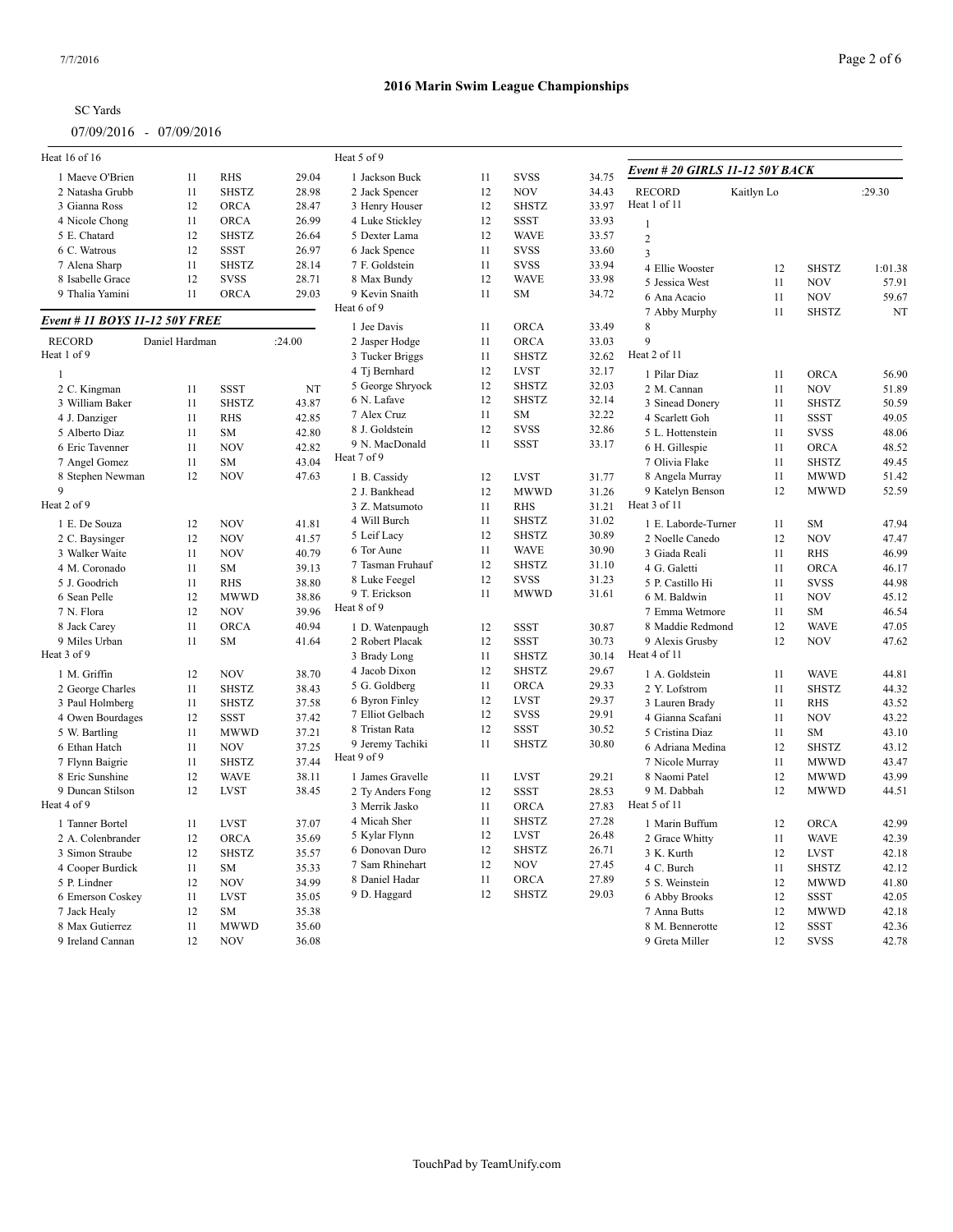# SC Yards

07/09/2016 - 07/09/2016

| Heat 6 of 11                     |    |              |                | Heat 11 of 11                     |                |                         |                | Heat 5 of 7                       |              |              |         |
|----------------------------------|----|--------------|----------------|-----------------------------------|----------------|-------------------------|----------------|-----------------------------------|--------------|--------------|---------|
| 1 A. Chitsaz                     | 12 | <b>SVSS</b>  | 41.76          | 1 Maeve O'Brien                   | 11             | <b>RHS</b>              | 34.41          | 1 Jasper Hodge                    | 11           | ORCA         | 41.59   |
| 2 Tawny Strotz                   | 11 | <b>SSST</b>  | 41.34          | 2 M. Folkers                      | 12             | <b>SHSTZ</b>            | 34.21          | 2 Jack Spence                     | 11           | <b>SVSS</b>  | 40.93   |
| 3 Nicole Everage                 | 11 | <b>SSST</b>  | 41.14          | 3 Alena Sharp                     | 11             | <b>SHSTZ</b>            | 32.86          | 3 J. Bankhead                     | 12           | <b>MWWD</b>  | 40.02   |
| 4 Sarah Conway                   | 12 | <b>MWWD</b>  | 40.90          | 4 C. Watrous                      | 12             | <b>SSST</b>             | 31.51          | 4 B. Cassidy                      | 12           | <b>LVST</b>  | 39.58   |
| 5 A. San Andres                  | 11 | <b>WAVE</b>  | 40.32          | 5 Kaley McIntyre                  | 12             | <b>NOV</b>              | 30.45          | 5 Elliot Gelbach                  | 12           | <b>SVSS</b>  | 39.17   |
| 6 Ava Nielsen                    | 11 | <b>NOV</b>   | 40.69          | 6 Nicole Chong                    | 11             | <b>ORCA</b>             | 31.35          | 6 Mark Shen                       | 11           | <b>NOV</b>   | 39.24   |
| 7 Jessica Kamman                 | 12 | <b>LVST</b>  | 41.08          | 7 Ella Woodhead                   | 12             | <b>SHSTZ</b>            | 32.52          | 7 Leif Lacy                       | 12           | <b>SHSTZ</b> | 39.77   |
| 8 Mariel Moore                   | 11 | <b>SSST</b>  | 41.29          | 8 Olivia Hoover                   | 12             | <b>ORCA</b>             | 33.94          | 8 Tucker Briggs                   | 11           | <b>SHSTZ</b> | 40.16   |
| 9 Brooke Oswald                  | 11 | <b>SHSTZ</b> | 41.49          | 9 Gianna Ross                     | 12             | <b>ORCA</b>             | 34.35          | 9 N. MacDonald                    | 11           | <b>SSST</b>  | 41.14   |
| Heat 7 of 11                     |    |              |                |                                   |                |                         |                | Heat 6 of 7                       |              |              |         |
| 1 Kallen Wank                    | 11 | <b>WAVE</b>  | 40.25          | Event # 21 BOYS 11-12 50Y BACK    |                |                         |                | 1 Will Burch                      | 11           | <b>SHSTZ</b> | 38.82   |
| 2 Fiona Bihn                     | 11 | <b>SHSTZ</b> | 39.92          | <b>RECORD</b>                     | Daniel Hardman |                         | :28.04         | 2 D. Haggard                      | 12           | <b>SHSTZ</b> | 38.38   |
| 3 Gillian Mahl                   | 11 | <b>SHSTZ</b> | 39.59          | Heat 1 of 7                       |                |                         |                | 3 M. Berry                        | 11           | <b>SHSTZ</b> | 37.52   |
| 4 C. Zimmerman                   | 12 | <b>SM</b>    | 39.31          |                                   |                |                         |                | 4 Z. Matsumoto                    | 11           | <b>RHS</b>   | 37.32   |
| 5 Jimena Gramajo                 | 12 | <b>ORCA</b>  | 39.01          | $\mathbf{1}$                      |                |                         |                | 5 Cole Stanford                   | 11           | <b>SVSS</b>  | 37.16   |
| 6 Abigail Lesher                 | 12 | <b>SVSS</b>  | 39.09          | $\overline{2}$                    |                |                         |                | 6 Alan Sebastian                  | 12           | <b>LVST</b>  | 37.18   |
| 7 Libby Walsh                    | 12 | <b>WAVE</b>  | 39.46          | 3 C. Kingman                      | 11             | <b>SSST</b>             | NT             | 7 T. Erickson                     | 11           | <b>MWWD</b>  | 37.44   |
| 8 Allison Madden                 | 12 | <b>MWWD</b>  | 39.83          | 4 Alberto Diaz                    | 11             | <b>SM</b>               | 54.10          | 8 J. Goldstein                    | 12           | <b>SVSS</b>  | 37.70   |
| 9 Jada Swan                      | 11 | <b>LVST</b>  | 40.23          | 5 William Baker                   | 11             | <b>SHSTZ</b>            | 53.17          | 9 Tor Aune                        | 11           | <b>WAVE</b>  | 38.39   |
| Heat 8 of 11                     |    |              |                | 6 Angel Gomez<br>7 Stephen Newman | 11<br>12       | <b>SM</b><br><b>NOV</b> | 53.54<br>59.45 | Heat 7 of 7                       |              |              |         |
| 1 Elisa Diaz                     | 11 | SM           | 38.95          | 8                                 |                |                         |                | 1 Hayden Cordero                  | 11           | <b>RHS</b>   | 36.55   |
| 2 Lia Pletcher                   | 12 | <b>SVSS</b>  | 38.27          | 9                                 |                |                         |                | 2 Tasman Fruhauf                  | 12           | <b>SHSTZ</b> | 35.89   |
| 3 M. Jeanmonod                   | 12 | <b>SSST</b>  | 37.99          | Heat 2 of 7                       |                |                         |                | 3 Merrik Jasko                    | 11           | ORCA         | 35.06   |
| 4 Kate Hamilton                  | 12 | <b>LVST</b>  | 37.90          | 1 Walker Waite                    | 11             | <b>NOV</b>              | 53.00          | 4 J. Stewart                      | 11           | <b>SSST</b>  | 34.68   |
| 5 Hannah Slaught                 | 11 | <b>WAVE</b>  | 37.04          | 2 J. Danziger                     | 11             | <b>RHS</b>              | 51.85          | 5 Donovan Duro                    | 12           | <b>SHSTZ</b> | 32.44   |
| 6 Natasha Grubb                  | 11 | <b>SHSTZ</b> | 37.42          | 3 Eric Tavenner                   | 11             | <b>NOV</b>              | 51.46          | 6 Caleb Luis                      | 12           | <b>RHS</b>   | 34.52   |
| 7 Grainne May                    | 12 | <b>SSST</b>  | 37.92          | 4 E. De Souza                     | 12             | <b>NOV</b>              | 51.12          | 7 Sean Padillo                    | 12           | <b>NOV</b>   | 34.83   |
| 8 Isabel Folkers                 | 12 | <b>SHSTZ</b> | 38.01          | 5 N. Flora                        | 12             | <b>NOV</b>              | 48.68          | 8 Brady Long                      | 11           | <b>SHSTZ</b> | 35.68   |
| 9 Anna Foehr                     | 12 | <b>MWWD</b>  | 38.33          | 6 Flynn Baigrie                   | 11             | <b>SHSTZ</b>            | 48.80          | 9 Nate Wolford                    | 12           | <b>SHSTZ</b> | 36.10   |
| Heat 9 of 11                     |    |              |                | 7 M. Coronado                     | 11             | <b>SM</b>               | 51.46          | Event # 30 GIRLS 11-12 50Y BREAST |              |              |         |
| 1 E. Mishalko                    | 11 | <b>SVSS</b>  | 37.01          | 8 Sean Pelle                      | 12             | <b>MWWD</b>             | 51.57          |                                   |              |              |         |
| 2 Malia Davis                    | 12 | ORCA         | 36.83          | 9 C. Baysinger                    | 12             | <b>NOV</b>              | 52.56          | <b>RECORD</b>                     | Halle Morris |              | :31.51  |
| 3 A. Greenberg                   | 12 | <b>SVSS</b>  | 36.46          | Heat 3 of 7                       |                |                         |                | Heat 1 of 11                      |              |              |         |
| 4 Sydney Hellar                  | 12 | <b>LVST</b>  | 36.26          | 1 Ethan Hatch                     | 11             | <b>NOV</b>              | 48.35          | $\mathbf{1}$                      |              |              |         |
| 5 Amira Wachelka                 | 11 | <b>SHSTZ</b> | 36.08          | 2 B. Shafer                       | 12             | <b>MWWD</b>             | 45.93          | $\overline{2}$                    |              |              |         |
| 6 Ava Solari                     | 12 | <b>SHSTZ</b> | 36.20          | 3 Jack Spencer                    | 12             | <b>NOV</b>              | 45.56          | 3 Naomi Patel                     | 12           | <b>MWWD</b>  | 56.74   |
| 7 N. Antongiovanni               | 11 | <b>RHS</b>   | 36.36          | 4 George Charles                  | 11             | <b>SHSTZ</b>            | 44.72          | 4 Giada Reali                     | 11           | <b>RHS</b>   | 55.66   |
| 8 A. Marciniak                   | 11 | <b>SSST</b>  | 36.64          | 5 Henry Houser                    | 12             | <b>SHSTZ</b>            | 44.62          | 5 Pilar Diaz                      | 11           | <b>ORCA</b>  | 54.11   |
| 9 Ruby Wolfers                   | 12 | <b>WAVE</b>  | 36.94          | 6 Emerson Coskey                  | 11             | <b>LVST</b>             | 44.63          | 6 Y. Lofstrom                     | 11           | <b>SHSTZ</b> | 54.80   |
| Heat 10 of 11                    |    |              |                | 7 Eric Sunshine                   | 12             | <b>WAVE</b>             | 45.48          | 7 G. Galetti                      | 11           | <b>ORCA</b>  | 56.24   |
| 1 L. Johnson                     | 11 | <b>SVSS</b>  | 36.03          | 8 Max Gutierrez                   | 11             | <b>MWWD</b>             | 45.77          | 8 Jessica West                    | 11           | <b>NOV</b>   | 1:00.49 |
| 2 Avery Emison                   | 12 | <b>SVSS</b>  | 35.67          | 9 M. Griffin                      | 12             | <b>NOV</b>              | 46.95          | 9                                 |              |              |         |
| 3 Sonya Urban                    | 12 | <b>NOV</b>   | 35.56          | Heat 4 of 7                       |                |                         |                | Heat 2 of 11                      |              |              |         |
| 4 Molly Pitts                    | 12 | <b>WAVE</b>  | 35.48          |                                   |                |                         |                |                                   |              |              |         |
| 5 Kira Rodriguez                 | 11 | ORCA         | 34.90          | 1 Simon Straube                   | 12             | <b>SHSTZ</b>            | 44.33          | 1 Katelyn Benson                  | 12           | <b>MWWD</b>  | 53.87   |
| 6 Malia Fredrich                 | 12 | <b>SSST</b>  | 34.96          | 2 Cooper Burdick                  | 11             | <b>SM</b>               | 43.45          | 2 Sinead Donery                   | 11           | <b>SHSTZ</b> | 52.95   |
|                                  | 12 | <b>MWWD</b>  |                | 3 Jack Healy                      | 12             | <b>SM</b>               | 43.38          | 3 Scarlett Goh                    | 11           | <b>SSST</b>  | 52.51   |
| 7 Audrey Nelson<br>8 S. Carlucci | 12 | <b>SSST</b>  | 35.53<br>35.67 | 4 Max Bundy                       | 12             | <b>WAVE</b>             | 43.30          | 4 Erika Flores                    | 12           | SM           | 51.46   |
|                                  |    |              |                | 5 Tanner Bortel                   | 11             | <b>LVST</b>             | 41.76          | 5 Jessica Kamman                  | 12           | <b>LVST</b>  | 51.06   |
| 9 Thalia Yamini                  | 11 | ORCA         | 35.81          | 6 Andrew Brouwer                  | 11             | <b>SHSTZ</b>            | 43.19          | 6 H. Gillespie                    | 11           | ORCA         | 51.11   |
|                                  |    |              |                | 7 F. Goldstein                    | 11             | <b>SVSS</b>             | 43.30          | 7 P. Castillo Hi                  | 11           | <b>SVSS</b>  | 52.29   |
|                                  |    |              |                | 8 George Shryock                  | 12             | <b>SHSTZ</b>            | 43.38          | 8 G. Donaldson                    | 11           | <b>SHSTZ</b> | 52.86   |
|                                  |    |              |                | 9 Jackson Buck                    | 11             | <b>SVSS</b>             | 43.55          | 9 M. Cannan                       | 11           | <b>NOV</b>   | 53.47   |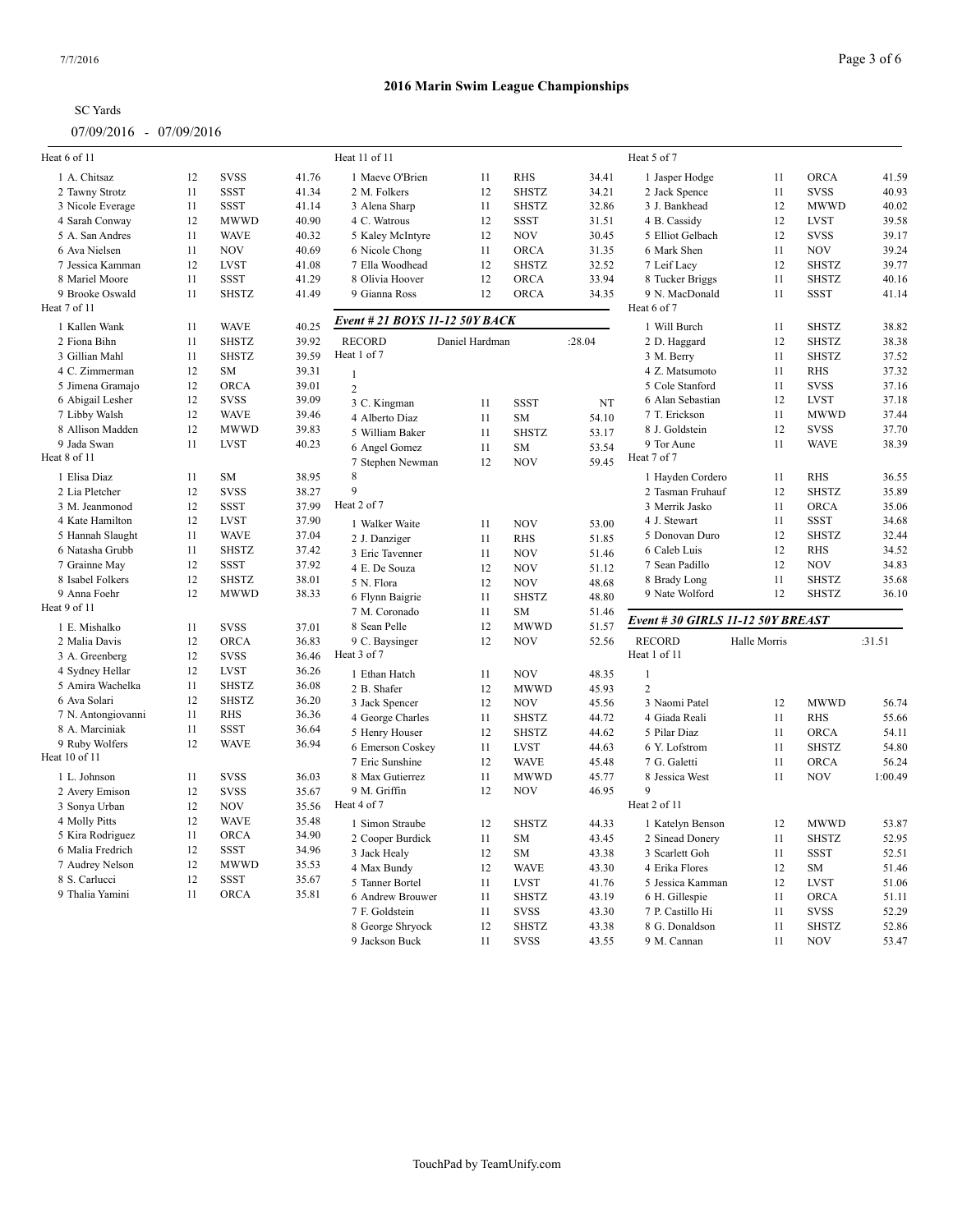### **2016 Marin Swim League Championships**

| Heat 3 of 11                  |          |                             |                | Heat 8 of 11                     |             |                              |                | Heat 2 of 7                  |          |                             |                |
|-------------------------------|----------|-----------------------------|----------------|----------------------------------|-------------|------------------------------|----------------|------------------------------|----------|-----------------------------|----------------|
| 1 L. Hottenstein              | 11       | <b>SVSS</b>                 | 51.01          | 1 I. Kiriakis                    | 11          | <b>SVSS</b>                  | 42.83          | 1 William Baker              | 11       | <b>SHSTZ</b>                | 58.17          |
| 2 Keira Connolly              | 11       | SSST                        | 50.30          | 2 Olivia Rice                    | 12          | <b>SHSTZ</b>                 | 42.41          | 2 J. Danziger                | 11       | RHS                         | 56.48          |
| 3 Jenna Smock                 | 12       | <b>WAVE</b>                 | 50.01          | 3 Emily Lemus                    | 12          | <b>WAVE</b>                  | 42.27          | 3 Kevin Snaith               | 11       | <b>SM</b>                   | 53.41          |
| 4 Abby Brooks                 | 12       | <b>SSST</b>                 | 49.58          | 4 E. Mishalko                    | 11          | <b>SVSS</b>                  | 41.99          | 4 Eric Sunshine              | 12       | <b>WAVE</b>                 | 53.08          |
| 5 Nicole Everage              | 11       | <b>SSST</b>                 | 49.56          | 5 M. Uhlhorn-Thornton            | 11          | <b>SSST</b>                  | 41.90          | 5 Owen Bourdages             | 12       | <b>SSST</b>                 | 52.85          |
| 6 Olivia Flake                | 11       | <b>SHSTZ</b>                | 49.57          | 6 Grace Bender                   | 12          | <b>MWWD</b>                  | 41.98          | 6 W. Bartling                | 11       | <b>MWWD</b>                 | 52.86          |
| 7 Megan Kennedy               | 11       | ORCA                        | 49.74          | 7 Sabrina Falk                   | 12          | <b>ORCA</b>                  | 42.12          | 7 Flynn Baigrie              | 11       | <b>SHSTZ</b>                | 53.30          |
| 8 Sarah Conway                | 12       | <b>MWWD</b>                 | 50.26          | 8 A. Marciniak                   | 11          | <b>SSST</b>                  | 42.29          | 8 Miles Urban                | 11       | <b>SM</b>                   | 54.29          |
| 9 L. Jaworski                 | 11       | ORCA                        | 50.55          | 9 J. Miller                      | 12          | <b>LVST</b>                  | 42.50          | 9 Eric Tavenner              | 11       | <b>NOV</b>                  | 56.84          |
| Heat 4 of 11                  |          |                             |                | Heat 9 of 11                     |             |                              |                | Heat 3 of 7                  |          |                             |                |
| 1 Marina Stevens              | 11       | SM                          | 49.42          | 1 F. McDermott                   | 12          | <b>SSST</b>                  | 41.88          | 1 Duncan Stilson             | 12       | <b>LVST</b>                 | 52.46          |
| 2 Maddie Redmond              | 12       | <b>WAVE</b>                 | 48.70          | 2 Molly Young                    | 11          | <b>MWWD</b>                  | 41.04          | 2 Jack Spencer               | 12       | <b>NOV</b>                  | 51.31          |
| 3 S. Weinstein                | 12       | <b>MWWD</b>                 | 48.34          | 3 Kallen Wank                    | 11          | <b>WAVE</b>                  | 40.80          | 3 Ethan Hatch                | 11       | <b>NOV</b>                  | 51.11          |
| 4 Cristina Diaz               | 11       | <b>SM</b>                   | 47.72          | 4 Abigail Lesher                 | 12          | <b>SVSS</b>                  | 40.53          | 4 Max Gutierrez              | 11       | <b>MWWD</b>                 | 49.66          |
| 5 Grace Whitty                | 11       | <b>WAVE</b>                 | 47.02          | 5 Courtney Mar                   | 12          | <b>SHSTZ</b>                 | 39.88          | 5 George Charles             | 11       | <b>SHSTZ</b>                | 48.56          |
| 6 Nicole Murray               | 11       | <b>MWWD</b>                 | 47.24          | 6 Audrey Nelson                  | 12          | <b>MWWD</b>                  | 40.10          | 6 T. Fatullayev              | 11       | <b>WAVE</b>                 | 49.18          |
| 7 E. Puccinelli               | 11       | <b>WAVE</b>                 | 48.04          | 7 Sonya Urban                    | 12          | <b>NOV</b>                   | 40.73          | 7 Cooper Burdick             | 11       | <b>SM</b>                   | 49.74          |
| 8 F. Britt                    | 11       | <b>SHSTZ</b>                | 48.48          | 8 Sarah Williams                 | 12          | SM                           | 40.95          | 8 Alex Cruz                  | 11       | <b>SM</b>                   | 51.12          |
| 9 C. Krashanoff               | 12       | <b>SHSTZ</b>                | 48.96          | 9 Olivia Dow                     | 12          | <b>SHSTZ</b>                 | 41.42          | 9 J. Goodrich                | 11       | <b>RHS</b>                  | 52.41          |
| Heat 5 of 11                  |          |                             |                | Heat 10 of 11                    |             |                              |                | Heat 4 of 7                  |          |                             |                |
| 1 K. Kurth                    | 12       | <b>LVST</b>                 | 46.82          | 1 C. Deforrest                   | 12          | <b>WAVE</b>                  | 39.67          | 1 Elliot Gelbach             | 12       | <b>SVSS</b>                 | 48.54          |
| 2 Alexis Grusby               | 12       | <b>NOV</b>                  | 46.59          | 2 Payton Juarez                  | 12          | <b>MWWD</b>                  | 39.33          | 2 N. MacDonald               | 11       | <b>SSST</b>                 | 46.54          |
| 3 K. Williamson               | 12       | <b>MWWD</b>                 | 46.03          | 3 Hannah Slaught                 | 11          | <b>WAVE</b>                  | 38.98          | 3 B. Shafer                  | 12       | <b>MWWD</b>                 | 45.92          |
| 4 Meredith Case               | 12       | <b>MWWD</b>                 | 45.80          | 4 I. Uhlhorn-Thornton            | 11          | <b>SSST</b>                  | 38.20          | 4 Ireland Cannan             | 12       | <b>NOV</b>                  | 45.18          |
| 5 Emma Wetmore                | 11       | <b>SM</b>                   | 45.54          | 5 Anna Plante                    | 12          | <b>SSST</b>                  | 37.59          | 5 Paul Holmberg              | 11       | <b>SHSTZ</b>                | 44.58          |
| 6 Bridget Boyle               | 12       | <b>MWWD</b>                 | 45.69          | 6 Jane Cornwell                  | 11          | <b>SHSTZ</b>                 | 38.06          | 6 J. Goldstein               | 12       | <b>SVSS</b>                 | 45.03          |
| 7 Lainey Wank                 | 11       | <b>WAVE</b>                 | 46.00          | 7 Hailey Moll                    | 11          | <b>SSST</b>                  | 38.78          | 7 J. Bankhead                | 12       | <b>MWWD</b>                 | 45.68          |
| 8 Tawny Strotz                | 11       | <b>SSST</b>                 | 46.16          | 8 Avery Emison                   | 12          | <b>SVSS</b>                  | 39.25          | 8 Tucker Briggs              | 11       | <b>SHSTZ</b>                | 46.19          |
| 9 Ava Nielsen                 | 11       | <b>NOV</b>                  | 46.76          | 9 Abigail Grace                  | 11          | <b>SVSS</b>                  | 39.62          | 9 Sean Pelle                 | 12       | <b>MWWD</b>                 | 46.68          |
| Heat 6 of 11                  |          |                             |                | Heat 11 of 11                    |             |                              |                | Heat 5 of 7                  |          |                             |                |
| 1 N. Antongiovanni            | 11       | <b>RHS</b>                  | 45.50          | 1 Emma Sampson                   | 12          | <b>SHSTZ</b>                 | 37.00          | 1 Mark Shen                  | 11       | <b>NOV</b>                  | 44.56          |
| 2 Gianna Scafani              | 11       | <b>NOV</b>                  | 45.17          | 2 Amira Wachelka                 | 11          | <b>SHSTZ</b>                 | 36.28          | 2 Luke Stickley              | 12       | <b>SSST</b>                 | 44.20          |
|                               |          |                             |                |                                  |             |                              |                |                              |          |                             |                |
| 3 Isabel Owens                | 11<br>11 | <b>RHS</b>                  | 44.86          | 3 Thalia Yamini                  | 11<br>11    | <b>ORCA</b>                  | 36.02          | 3 F. Goldstein               | 11       | <b>SVSS</b><br><b>SHSTZ</b> | 43.98<br>43.52 |
| 4 C. Burch                    | 12       | <b>SHSTZ</b>                | 44.69          | 4 H. Tarantino<br>5 E. Chatard   | 12          | <b>SHSTZ</b><br><b>SHSTZ</b> | 34.54          | 4 Will Burch                 | 11<br>11 |                             | 43.30          |
| 5 Lidia Llanos                | 11       | <b>MWWD</b><br><b>SHSTZ</b> | 44.34          | 6 Isabelle Grace                 |             | <b>SVSS</b>                  | 31.97          | 5 Jeremy Tachiki             |          | <b>SHSTZ</b><br><b>ORCA</b> | 43.35          |
| 6 Brooke Oswald               | 12       | <b>MWWD</b>                 | 44.36<br>44.77 |                                  | 12<br>12    | <b>SHSTZ</b>                 | 33.63<br>34.73 | 6 Jasper Hodge               | 11<br>12 | <b>SVSS</b>                 | 43.64          |
| 7 Anna Butts<br>8 Elle Carrow | 11       | <b>NOV</b>                  | 44.93          | 7 M. Folkers<br>8 Rosie Lucchesi | 11          | <b>MWWD</b>                  | 36.15          | 7 Luke Feegel<br>8 Jee Davis | 11       | ORCA                        | 44.12          |
| 9 A. Chitsaz                  | 12       | <b>SVSS</b>                 | 45.39          | 9 Reese Dahlgren                 | 12          | <b>SSST</b>                  | 36.76          | 9 M. Berry                   | 11       | <b>SHSTZ</b>                | 44.44          |
| Heat 7 of 11                  |          |                             |                |                                  |             |                              |                | Heat 6 of 7                  |          |                             |                |
| 1 M. Jeanmonod                | 12       | <b>SSST</b>                 | 44.34          | Event # 31 BOYS 11-12 50Y BREAST |             |                              |                | 1 Jack Spence                | 11       | <b>SVSS</b>                 | 42.82          |
| 2 Katie Fielding              | 12       | <b>WAVE</b>                 | 44.13          | <b>RECORD</b>                    | Nathan Luis |                              | :31.20         | 2 Leif Lacy                  | 12       | <b>SHSTZ</b>                | 42.03          |
| 3 Anna Foehr                  | 12       | <b>MWWD</b>                 | 43.77          | Heat 1 of 7                      |             |                              |                | 3 James Gravelle             | 11       | <b>LVST</b>                 | 40.65          |
| 4 Cameran Ford                | 12       | <b>SVSS</b>                 | 43.10          |                                  |             |                              |                | 4 Andrew Brouwer             | 11       | <b>SHSTZ</b>                | 40.26          |
| 5 Gillian Mahl                | 11       | <b>SHSTZ</b>                | 42.89          | $\mathbf{1}$                     |             |                              |                | 5 Jacob Dixon                | 12       | <b>SHSTZ</b>                | 39.36          |
| 6 K. Johnstone                | 11       | <b>SSST</b>                 | 42.98          | 2                                |             |                              |                |                              | 12       | <b>LVST</b>                 | 39.60          |
|                               | 11       |                             |                | 3 C. Kingman                     | 11          | <b>SSST</b>                  | NT             | 6 B. Cassidy                 |          |                             | 40.33          |
| 7 Fiona Bihn                  |          | <b>SHSTZ</b>                | 43.13          | 4 Oliver Cooper                  | 12          | <b>SHSTZ</b>                 | 1:28.36        | 7 Nate Wolford               | 12       | <b>SHSTZ</b>                |                |
| 8 A. Goldstein                | 11       | <b>WAVE</b>                 | 44.12          | 5 Jack Carey                     | 11          | <b>ORCA</b>                  | 58.42          | 8 Tristan Rata               | 12       | <b>SSST</b>                 | 40.97          |
| 9 Sophia Riemer               | 12       | <b>SHSTZ</b>                | 44.29          | 6 Emerson Coskey                 | 11          | <b>LVST</b>                  | 59.44          | 9 Dexter Lama                | 12       | <b>WAVE</b>                 | 42.49          |
|                               |          |                             |                | 7 Jack Healy                     | 12          | <b>SM</b>                    | NT             |                              |          |                             |                |
|                               |          |                             |                | $\,8\,$                          |             |                              |                |                              |          |                             |                |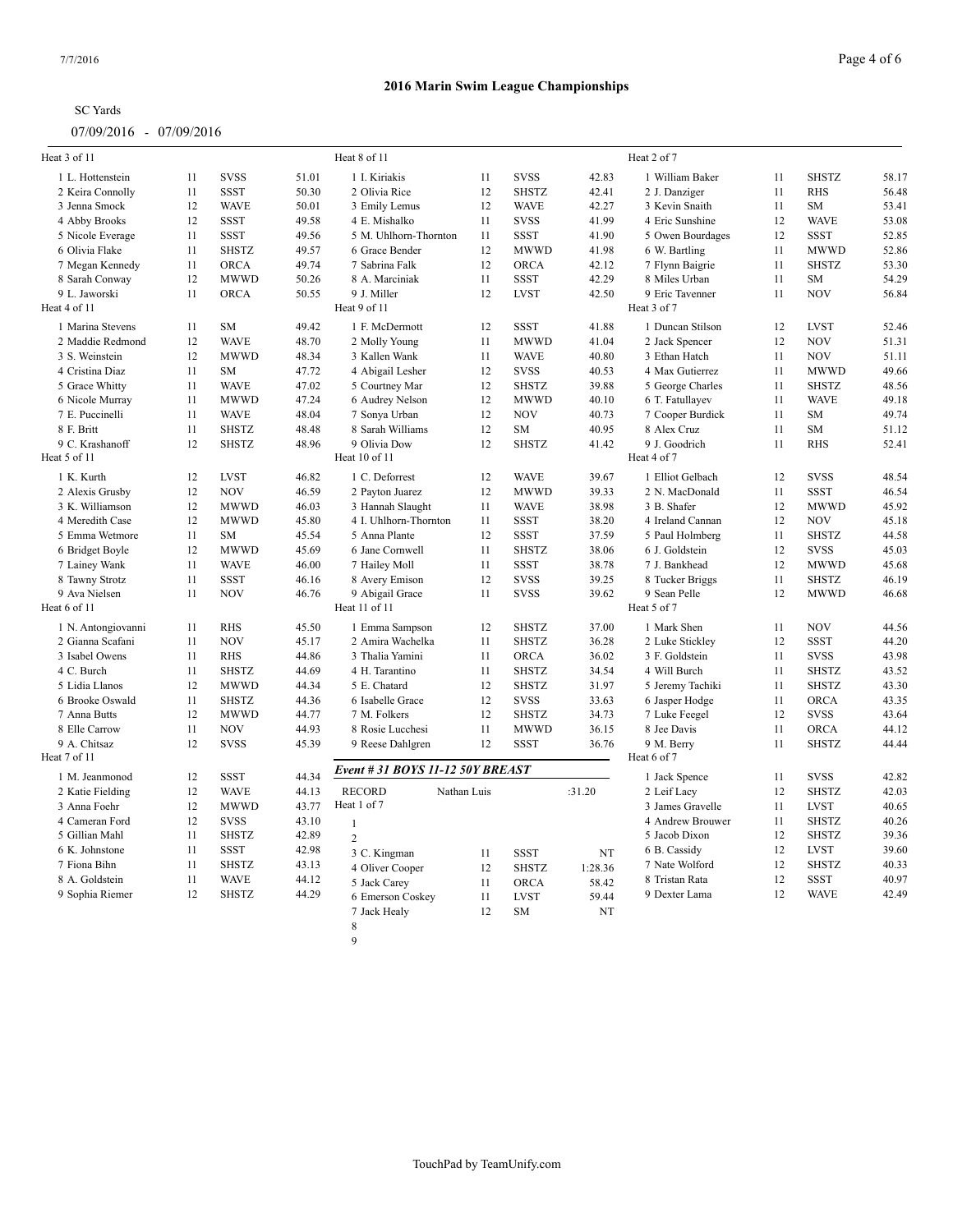| <b>SC</b> Yards |
|-----------------|
|-----------------|

| Heat 7 of 7                   |             |              |        | Heat 5 of 6                   |                |              |         | Heat 4 of 4                      |             |              |         |
|-------------------------------|-------------|--------------|--------|-------------------------------|----------------|--------------|---------|----------------------------------|-------------|--------------|---------|
| 1 Robert Placak               | 12          | <b>SSST</b>  | 39.02  | 1 Ruby Wolfers                | 12             | <b>WAVE</b>  | 34.36   | 1 Tj Bernhard                    | 12          | <b>LVST</b>  | 34.53   |
| 2 D. Watenpaugh               | 12          | <b>SSST</b>  | 38.23  | 2 Hailey Moll                 | 11             | <b>SSST</b>  | 33.90   | 2 Brady Long                     | 11          | <b>SHSTZ</b> | 34.06   |
| 3 N. Lafave                   | 12          | <b>SHSTZ</b> | 37.70  | 3 Kira Rodriguez              | 11             | <b>ORCA</b>  | 33.15   | 3 J. Stewart                     | 11          | <b>SSST</b>  | 32.10   |
| 4 Sam Rhinehart               | 12          | <b>NOV</b>   | 37.05  | 4 Olivia Jarvie               | 11             | <b>SVSS</b>  | 32.54   | 4 Micah Sher                     | 11          | <b>SHSTZ</b> | 30.78   |
| 5 Kylar Flynn                 | 12          | <b>LVST</b>  | 33.79  | 5 C. Zimmerman                | 12             | <b>SM</b>    | 31.83   | 5 Donovan Duro                   | 12          | <b>SHSTZ</b> | 27.66   |
| 6 Merrik Jasko                | 11          | ORCA         | 36.17  | 6 Olivia Hoover               | 12             | <b>ORCA</b>  | 31.87   | 6 Daniel Hadar                   | 11          | ORCA         | 30.63   |
| 7 Sean Padillo                | 12          | <b>NOV</b>   | 37.36  | 7 Grace Bender                | 12             | <b>MWWD</b>  | 32.90   | 7 Caleb Luis                     | 12          | <b>RHS</b>   | 31.31   |
| 8 Hayden Cordero              | 11          | <b>RHS</b>   | 37.91  | 8 S. Carlucci                 | 12             | <b>SSST</b>  | 33.76   | 8 Ty Anders Fong                 | 12          | <b>SSST</b>  | 33.78   |
| 9 G. Goldberg                 | 11          | ORCA         | 38.78  | 9 C. Taylor                   | 12             | <b>LVST</b>  | 34.04   | 9 Cole Stanford                  | 11          | <b>SVSS</b>  | 34.15   |
| Event #40 GIRLS 11-12 50Y FLY |             |              |        | Heat 6 of 6                   |                |              |         | Event # 50 GIRLS 11-12 100Y I.M. |             |              |         |
|                               |             |              |        | 1 Gianna Ross                 | 12             | ORCA         | 31.62   |                                  |             |              |         |
| <b>RECORD</b>                 | Reese Burns |              | :26.90 | 2 Maeve O'Brien               | 11             | <b>RHS</b>   | 31.10   | <b>RECORD</b>                    | Reese Burns |              | 1:02.23 |
| Heat 1 of 6                   |             |              |        | 3 Nicole Chong                | 11             | <b>ORCA</b>  | 30.16   | Heat 1 of 7                      |             |              |         |
| 1                             |             |              |        | 4 Reese Dahlgren              | 12             | <b>SSST</b>  | 29.76   | $\mathbf{1}$                     |             |              |         |
| 2 M. Baldwin                  | 11          | <b>NOV</b>   | 49.19  | 5 C. Watrous                  | 12             | <b>SSST</b>  | 29.18   | $\overline{2}$                   |             |              |         |
| 3 Angela Murray               | 11          | MWWD         | 44.99  | 6 Kaley McIntyre              | 12             | <b>NOV</b>   | 29.63   | 3 Isabel Owens                   | 11          | <b>RHS</b>   | NT      |
| 4 K. Williamson               | 12          | <b>MWWD</b>  | 43.62  | 7 H. Tarantino                | 11             | <b>SHSTZ</b> | 29.90   | 4 O. Pezzullo                    | 11          | ORCA         | 1:35.82 |
| 5 M. Dabbah                   | 12          | <b>MWWD</b>  | 42.77  | 8 Emma Sampson                | 12             | <b>SHSTZ</b> | 30.82   | 5 A. Johnson                     | 11          | <b>SVSS</b>  | 1:35.05 |
| 6 L. Jaworski                 | 11          | <b>ORCA</b>  | 43.26  | 9 Laura Figone                | 12             | <b>RHS</b>   | 31.48   | 6 Meredith Case                  | 12          | <b>MWWD</b>  | 1:35.55 |
| 7 O. Pezzullo                 | 11          | <b>ORCA</b>  | 44.53  |                               |                |              |         | 7 Keira Connolly                 | 11          | <b>SSST</b>  | 1:39.63 |
| 8 F. Britt                    | 11          | <b>SHSTZ</b> | 46.24  | Event # 41 BOYS 11-12 50Y FLY |                |              |         | $\mathbf{8}$                     |             |              |         |
| 9 Lia Pletcher                | 12          | <b>SVSS</b>  | NT     | <b>RECORD</b>                 | Daniel Hardman |              | :26.72  | 9                                |             |              |         |
| Heat 2 of 6                   |             |              |        | Heat 1 of 4                   |                |              |         | Heat 2 of 7                      |             |              |         |
| 1 Lainey Wank                 | 11          | <b>WAVE</b>  | 42.75  | $\mathbf{1}$                  |                |              |         | 1 E. Puccinelli                  | 11          | <b>WAVE</b>  | 1:34.84 |
| 2 J. Miller                   | 12          | <b>LVST</b>  | 41.84  | $\overline{c}$                |                |              |         | 2 Bridget Boyle                  | 12          | <b>MWWD</b>  | 1:33.19 |
| 3 A. Johnson                  | 11          | <b>SVSS</b>  | 41.11  | $\overline{3}$                |                |              |         | 3 Megan Kennedy                  | 11          | ORCA         | 1:32.78 |
| 4 Quinn Edington              | 11          | <b>SVSS</b>  | 40.61  | 4 A. Colenbrander             | 12             | <b>ORCA</b>  | NT      | 4 Jane Cornwell                  | 11          | <b>SHSTZ</b> | 1:30.92 |
| 5 Grainne May                 | 12          | <b>SSST</b>  | 40.25  | 5 C. Baysinger                | 12             | <b>NOV</b>   | 1:02.59 | 5 Libby Walsh                    | 12          | <b>WAVE</b>  | 1:28.82 |
| 6 C. Harrell                  | 11          | ORCA         | 40.34  | 6 E. De Souza                 | 12             | <b>NOV</b>   | 1:10.96 | 6 Fiona Bihn                     | 11          | <b>SHSTZ</b> | 1:29.08 |
| 7 Marin Buffum                | 12          | ORCA         | 40.77  | 7                             |                |              |         | 7 Lidia Llanos                   | 12          | <b>MWWD</b>  | 1:31.25 |
| 8 I. Uhlhorn-Thornton         | 11          | <b>SSST</b>  | 41.43  | 8                             |                |              |         | 8 C. Harrell                     | 11          | ORCA         | 1:33.14 |
| 9 M. Bennerotte               | 12          | <b>SSST</b>  | 42.71  | 9                             |                |              |         | 9 Jenna Smock                    | 12          | <b>WAVE</b>  | 1:33.89 |
| Heat 3 of 6                   |             |              |        | Heat 2 of 4                   |                |              |         | Heat 3 of 7                      |             |              |         |
| 1 Lindsey Stalie              | 12          | <b>NOV</b>   | 40.24  | $\mathbf{1}$                  |                |              |         | 1 A. San Andres                  | 11          | <b>WAVE</b>  | 1:28.62 |
| 2 Jada Swan                   | 11          | <b>LVST</b>  | 39.92  | 2 M. Griffin                  | 12             | <b>NOV</b>   | 50.19   | 2 Mariel Moore                   | 11          | <b>SSST</b>  | 1:28.49 |
| 3 Greta Miller                | 12          | <b>SVSS</b>  | 38.66  | 3 W. Bartling                 | 11             | <b>MWWD</b>  | 47.15   | 3 Emily Lemus                    | 12          | <b>WAVE</b>  | 1:26.19 |
| 4 A. Marciniak                | 11          | <b>SSST</b>  | 38.07  | 4 Simon Straube               | 12             | <b>SHSTZ</b> | 45.75   | 4 I. Uhlhorn-Thornton            | 11          | <b>SSST</b>  | 1:25.24 |
| 5 Allison Madden              | 12          | <b>MWWD</b>  | 37.10  | 5 T. Fatullayev               | 11             | <b>WAVE</b>  | 42.61   | 5 F. McDermott                   | 12          | <b>SSST</b>  | 1:24.72 |
| 6 Elisa Diaz                  | 11          | <b>SM</b>    | 37.39  | 6 Henry Houser                | 12             | <b>SHSTZ</b> | 43.27   | 6 Sophia Harkins                 | 12          | <b>SSST</b>  | 1:25.04 |
| 7 Elle Carrow                 | 11          | <b>NOV</b>   | 38.24  | 7 P. Lindner                  | 12             | <b>NOV</b>   | 45.91   | 7 M. Uhlhorn-Thornton            | 11          | <b>SSST</b>  | 1:26.07 |
| 8 Sophia Harkins              | 12          | <b>SSST</b>  | 39.21  | 8 Owen Bourdages              | 12             | <b>SSST</b>  | 48.89   | 8 A. Pieters-Kwiers              | 12          | <b>RHS</b>   | 1:26.64 |
| 9 Adriana Medina              | 12          | <b>SHSTZ</b> | 40.10  | 9                             |                |              |         | 9 Quinn Edington                 | 11          | <b>SVSS</b>  | 1:28.55 |
| Heat 4 of 6                   |             |              |        | Heat 3 of 4                   |                |              |         | Heat 4 of 7                      |             |              |         |
| 1 Olivia Rice                 | 12          | <b>SHSTZ</b> | 36.99  | 1 Luke Stickley               | 12             | <b>SSST</b>  | 40.77   | 1 Sophia Riemer                  | 12          | <b>SHSTZ</b> | 1:24.45 |
| 2 A. Pieters-Kwiers           | 12          | <b>RHS</b>   | 36.61  | 2 Alex Cruz                   | 11             | SM           | 38.90   | 2 Cameran Ford                   | 12          | <b>SVSS</b>  | 1:23.77 |
| 3 Sydney Hellar               | 12          | <b>LVST</b>  | 35.97  | 3 T. Erickson                 | 11             | <b>MWWD</b>  | 38.39   | 3 Sabrina Falk                   | 12          | <b>ORCA</b>  | 1:23.59 |
| 4 Natasha Grubb               | 11          | <b>SHSTZ</b> | 34.68  | 4 Tristan Rata                | 12             | <b>SSST</b>  | 38.11   | 4 K. Johnstone                   | 11          | <b>SSST</b>  | 1:22.85 |
| 5 C. Stauffer                 | 11          | <b>SVSS</b>  | 34.54  | 5 George Shryock              | 12             | <b>SHSTZ</b> | 34.97   | 5 Sonya Urban                    | 12          | <b>NOV</b>   | 1:22.33 |
| 6 Isabel Folkers              | 12          | <b>SHSTZ</b> | 34.64  | 6 Byron Finley                | 12             | <b>LVST</b>  | 35.63   | 6 Abigail Grace                  | 11          | <b>SVSS</b>  | 1:22.80 |
| 7 Malia Davis                 | 12          | <b>ORCA</b>  | 35.41  | 7 Alan Sebastian              | 12             | <b>LVST</b>  | 38.37   | 7 C. Stauffer                    | 11          | <b>SVSS</b>  | 1:23.16 |
| 8 Kaya Lash                   | 12          | <b>MWWD</b>  | 36.11  | 8 M. Berry                    | 11             | <b>SHSTZ</b> | 38.70   | 8 A. Greenberg                   | 12          | <b>SVSS</b>  | 1:23.65 |
| 9 Kallen Wank                 | 11          | <b>WAVE</b>  | 36.94  | 9 Miles Urban                 | 11             | SM           | 40.42   | 9 I. Kiriakis                    | 11          | <b>SVSS</b>  | 1:23.96 |
|                               |             |              |        |                               |                |              |         |                                  |             |              |         |